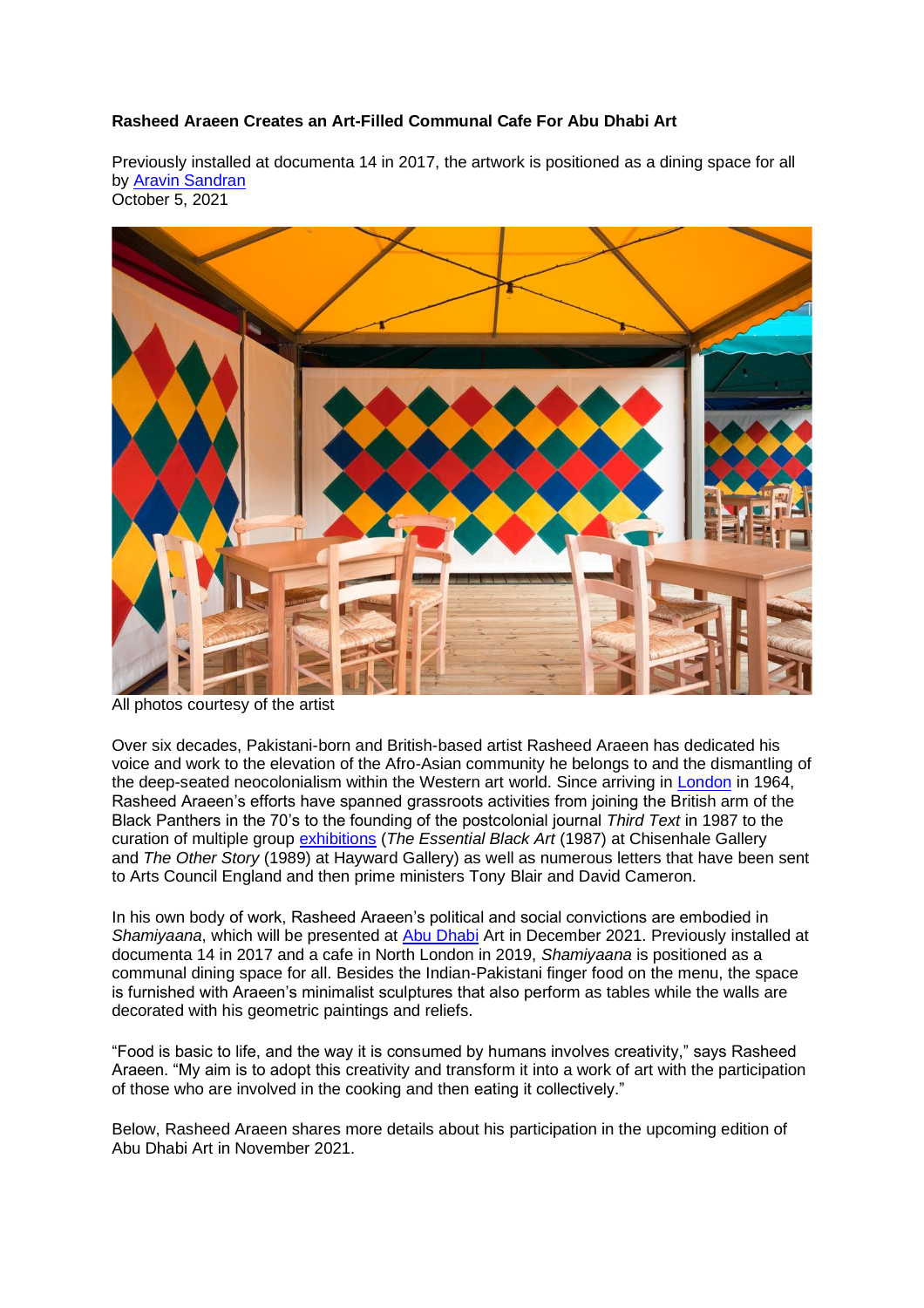### **"My life has been a struggle against the establishment." You said that during an interview with The Guardian in January 2020. Do you feel the same sentiments today more than a year later or have you reconciled with the past?**

I'm still struggling against the establishment. It is a struggle against Eurocentrism for which the white artist is still central to modernism, and the artists of Asian and African origins are either treated as marginals or kept excluded from the mainstream. Although the situation has now somewhat changed with globalisation, as the art market now accepts artists from all over the world and they are promoted on an equal basis, the history of modernism is still exclusively of the achievements of white artists.



*Hallelujah*, 1987-1994, acrylic on plywood

# **You have championed the contributions of Muslims, Blacks, Pakistanis among other minority ethnic and community groups in Britain. Do you feel there has been progress with regards to inclusiveness and representation in the art world?**

Things have now changed. Artists from all over the world are accepted by the art establishment in the West. Moreover, many countries have now established or are developing their own art institutions, art galleries and museums, as well as their own art fairs and biennales. But, despite all this, the scholarship fundamental to the critical evaluation of art is still with the West, and thus the West continues to dominate and control the global art scene, as part of cultural imperialism.

# *Shamiana* **refers to an Indian ceremonial tent in the Bengali language. What was the rationale behind this choice of name for this artwork?**

*Shamiana* is a sort of tent or marquee which is used for marriage ceremonies in the Indian subcontinent. I have the memory of marriages in my family in Karachi. A shamiana would be erected in front of our house in which guests would be welcomed and food served to them. These *shamians* were beautiful as they were decorated with colourful geometric designs. Alas, marriages no longer take place in these *shamians*. It is the memory of these bygone traditions of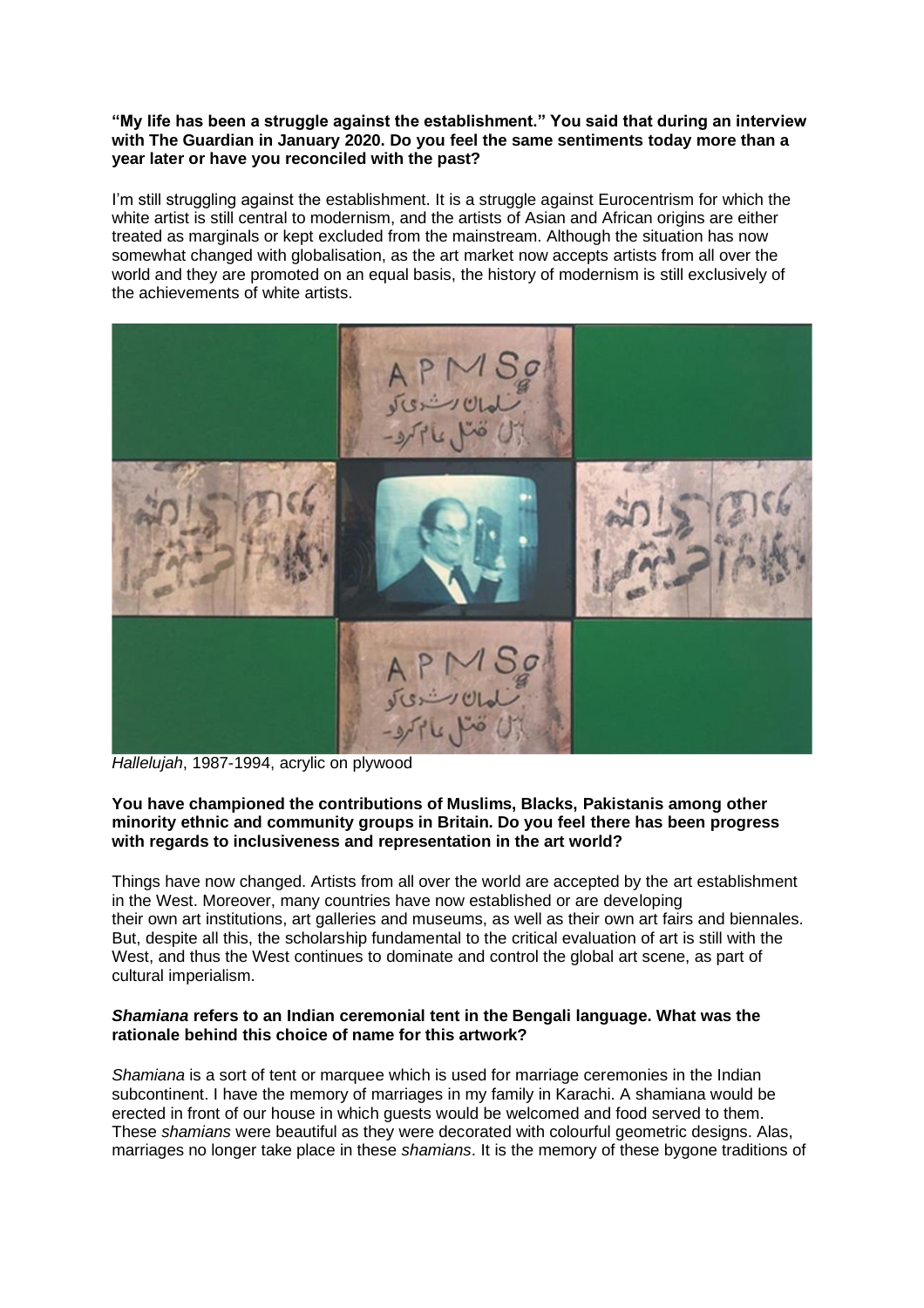*shamianas that* is the basis of my artworks now called *Shamiyaana.* It was first created in Athens and now in London.

### **You've presented** *Shamiyaana* **at documenta 14 in Athens in 2017 as well as in London in 2019. Have you approached its installation different each time, depending on the occasion, city and audience?**

When I was invited to participate in documenta 14 in 2017, particularly in Athens, it gave me an opportunity to fulfil my ambition to produce an artwork that would allow people to be part of it, not as an audience but as its creative participants or partners. Athens at the time was going through a crisis, not only of unemployment of its own people but it also had to receive immigrants and refugees particularly from the Middle East; and then to feed them. It was also the time and occasion when there would also be tourists, as well as audiences from all over the world for documenta.



The artistic aim of Shamiyaana was therefore to bring all these people together; in fact, under one roof where they would meet, eat together and engage in conversations. This was exactly what actually happened. People from all over the world, from different cultures and speaking different languages, tourists, art lovers or art audiences, refugees and immigrants, would meet the locals, rich and poor, sit at the same table and eat together; and, in fact, would try to talk to each other even when they could not speak and understand each other's languages.

*Shamiyaana* was meant to be an open-ended and continuous artwork, but it could not fulfil this ambition in Athens. After four months, it had to be dismantled and put in storage, due to the limitations of finances and the non-availability of a place that would allow it to be continuous. According to an art theory by Adorno, it had to go into hibernation until the right time when it would resurrect itself. An alternative to this was to create another version so that it could maintain its continuity conceptually. It was on this basis that a new *Shamiyaana* emerged in London. It has a different structure and operates materially in a different way, but its aims and ambition are the same, conceptually.